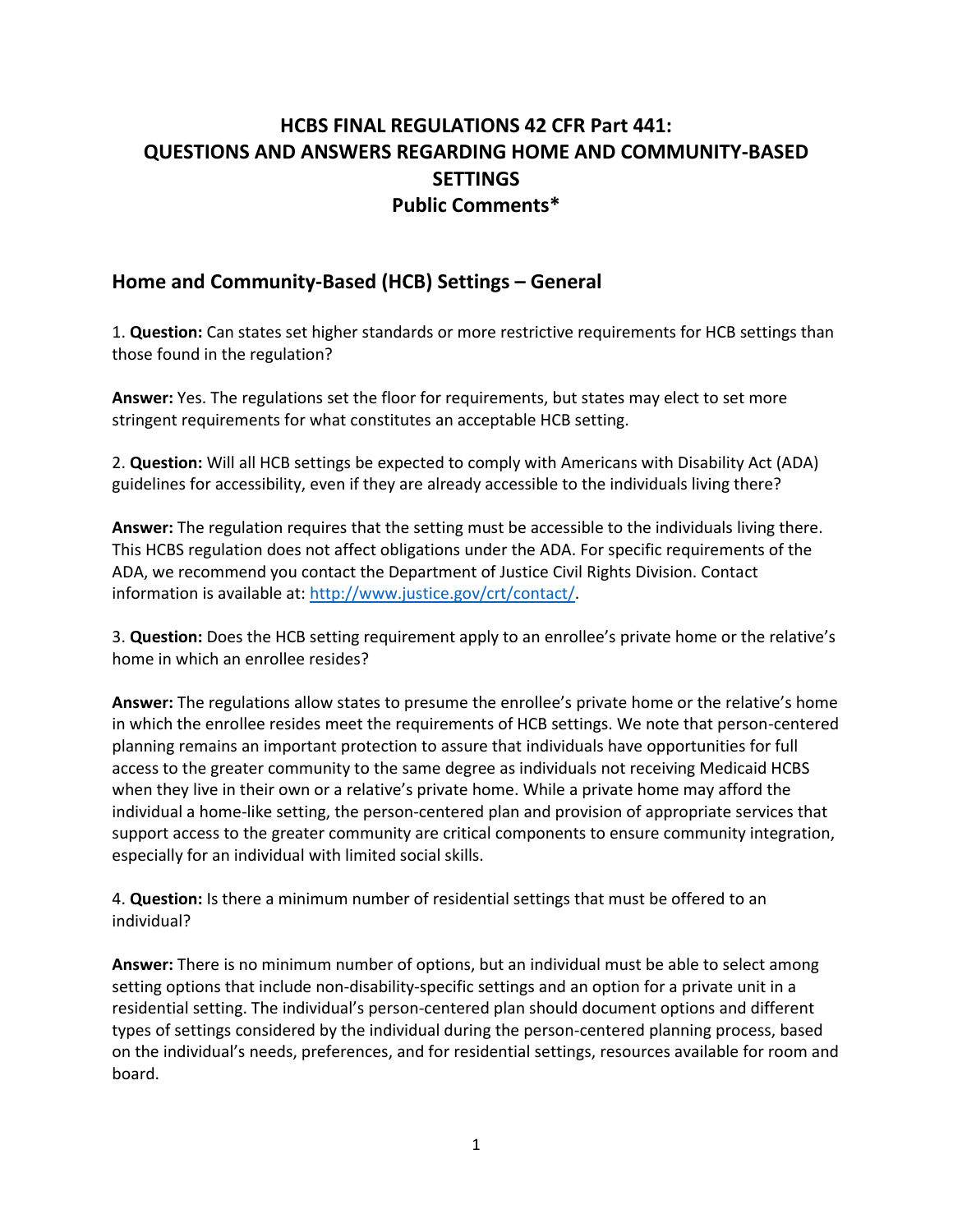5. **Question:** Does the "control personal resources" requirement restrict the opportunity of individuals with representative payees to participate in Home and Community-Based Services (HCBS) waivers?

**Answer:** No, this requirement does not restrict participation for individuals with representative payees from participating in HCBS waivers. Additionally, individuals with other types of fiduciaries, such as conservators, guardians, trustees, etc. are not precluded from participation in HCBS waivers.

6. **Question:** What is the meaning of "non-disability-specific settings"? Does this requirement mean that the options must include settings in which other individuals with similar disabilities do not reside or receive services and support?

**Answer:** "Non-disability-specific", in the context of this regulation means that among the options available, the individual must have the option to select a setting that is not limited to people with the same or similar types of disabilities. This could include services based out of a private home or a provider-controlled setting that includes people with and without disabilities. People may receive services with other people who have either the same or similar disabilities, but must have the option to be served in a setting that is not exclusive to people with the same or similar disabilities.

7. **Question:** What is the meaning of a "private unit in a residential setting?" Does this mean that an individual must be afforded the option of a private bedroom regardless of the individual's financial resources to pay for room and board?

**Answer:** The state offering HCBS in residential settings under 1915(c), (i) and (k) must make available the option to receive services in a private unit in a residential setting; however, it may be in the individual's own or family home. The regulatory requirement acknowledges that an individual may need to share a room due to the financial means available to pay for room and board or may choose to share a room for other reasons. However, when a room is shared, the individual should have a choice in arranging for a roommate.

8. **Question:** Are there circumstances under which staff or caregivers may or may not enter an individual's bedroom when the door is locked and the individual is in the bedroom?

**Answer:** Individuals should be afforded the same respect and dignity as a person not receiving home and community-based services. In an urgent or emergency situation, it may be appropriate for someone providing services to enter an individual's locked room. The person-centered planning process and plan should address the circumstances in which this might happen.

9. **Question:** What does CMS consider a public institution? Is a privately owned nursing facility a public setting?

**Answer:** For purposes of this regulation, a public institution is an inpatient facility that is financed and operated by a county, state, municipality, or other unit of government. A privately owned nursing facility is not a public institution.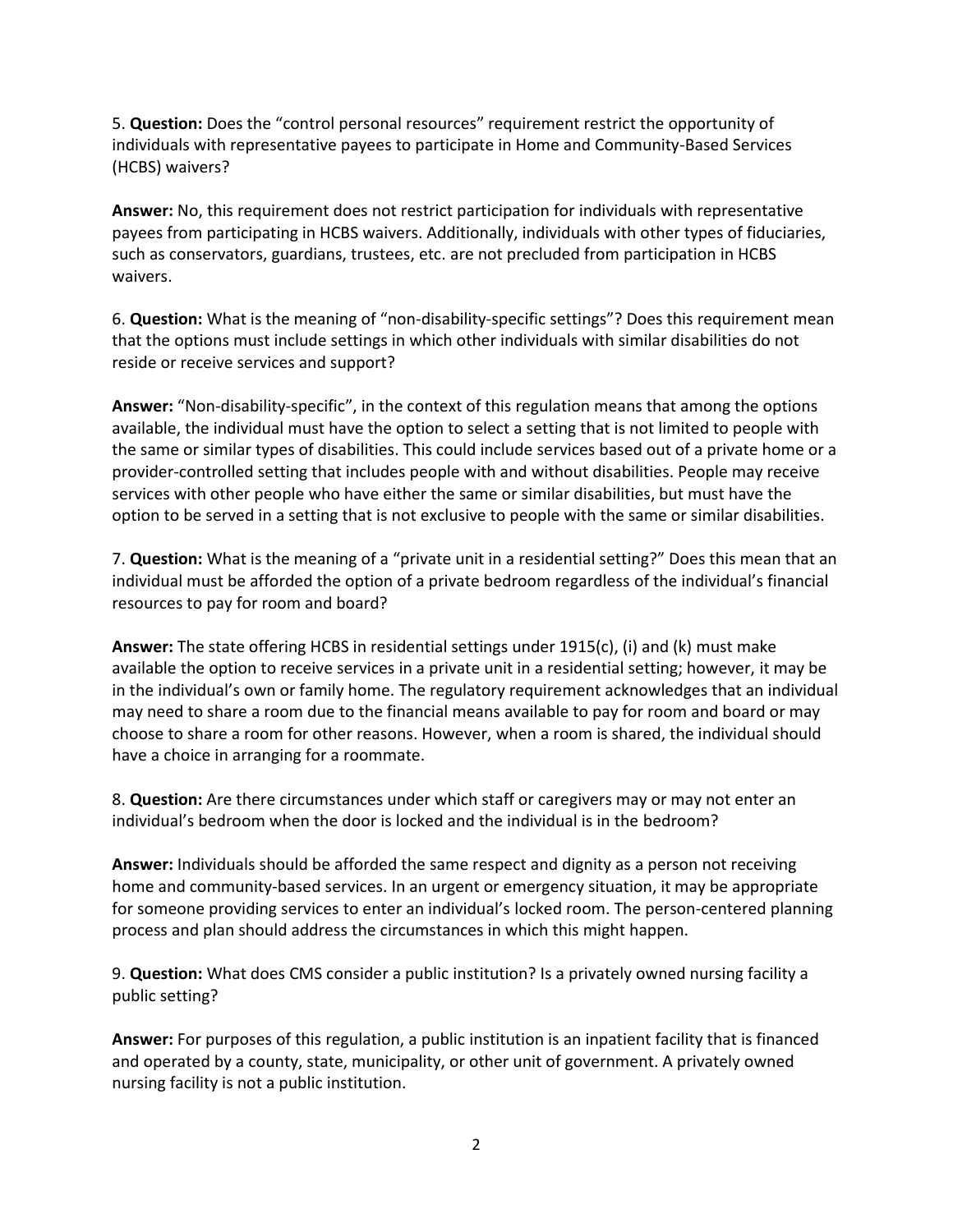10. **Question:** If the state cannot meet the requirements of the regulation, can the state modify or get a waiver of the requirements?

**Answer:** While we do not intend to modify or waive the HCB settings requirements or other provisions of the final regulation, the regulation provides for a statewide transition plan that allows time for the state to comply with the requirements. The maximum time for compliance is five (5) years after the effective date of the final regulation, which was March 17, 2014. In addition, if a setting does not meet HCB standards, Medicaid payments might be available under other state plan authorities such as described at 42 CFR §440.167 (Personal Care) or 42 CFR §440.140 (Nursing Facility).

11. **Question:** Can a state "grandfather" existing sites under the Home and Community- Based settings standard?

**Answer:** No, a state cannot choose to continue to provide Home and Community-Based Services in non-compliant settings under a "grandfathering" approach. The final regulations allow states up to five years to bring their HCBS programs into compliance with the HCB settings requirements, pursuant to a transition plan that will be reviewed publicly and approved by CMS. The transition plan could include, for example, requiring existing providers to modify programs as needed to comport with HCB settings standards or assisting individuals to relocate to compliant settings.

12. **Question:** When a provider agency purchases and owns all of its homes, are these group homes considered to be a private setting or a public one?

**Answer:** Unless the provider agency is an entity of the state, county, municipality, or other unit of government, its homes would be considered private settings. However, any home owned or leased by a provider must adhere to the additional requirements described in § 42 CFR 441.301(c)(4) and 441.530 (a)(1)(vi).

**13. Question:** Can you provide more general guidance about how rural providers will be treated because their geography can already be unintentionally "isolating?" **Answer:** Individuals receiving HCBS in rural communities must have the same opportunity for community integration as do people without disabilities in that community. Additionally, individuals who express a preference through their person-centered plan for residential or day services that facilitate interaction with other non-disabled people in the broader community must be supported in a manner that encourages such integration.

### **HCB Settings – Residential**

**Please also refer to "Exploratory Questions to Assist States in Assessment of Residential Home and Community-Based Service (HCBS) Settings" found at:** 

[http://www.medicaid.gov/Medicaid-CHIP-Program-Information/By-Topics/Long-Term-Services-and-](http://www.medicaid.gov/Medicaid-CHIP-Program-Information/By-Topics/Long-Term-Services-and-Supports/Home-and-Community-Based-Services/Home-and-Community-Based-Services.html)[Supports/Home-and-Community-Based-Services/Home-and-Community-Based-Services.html](http://www.medicaid.gov/Medicaid-CHIP-Program-Information/By-Topics/Long-Term-Services-and-Supports/Home-and-Community-Based-Services/Home-and-Community-Based-Services.html)

1. **Question:** Are settings on the grounds of or adjacent to "private" institutions considered not to be home and community-based (HCB)?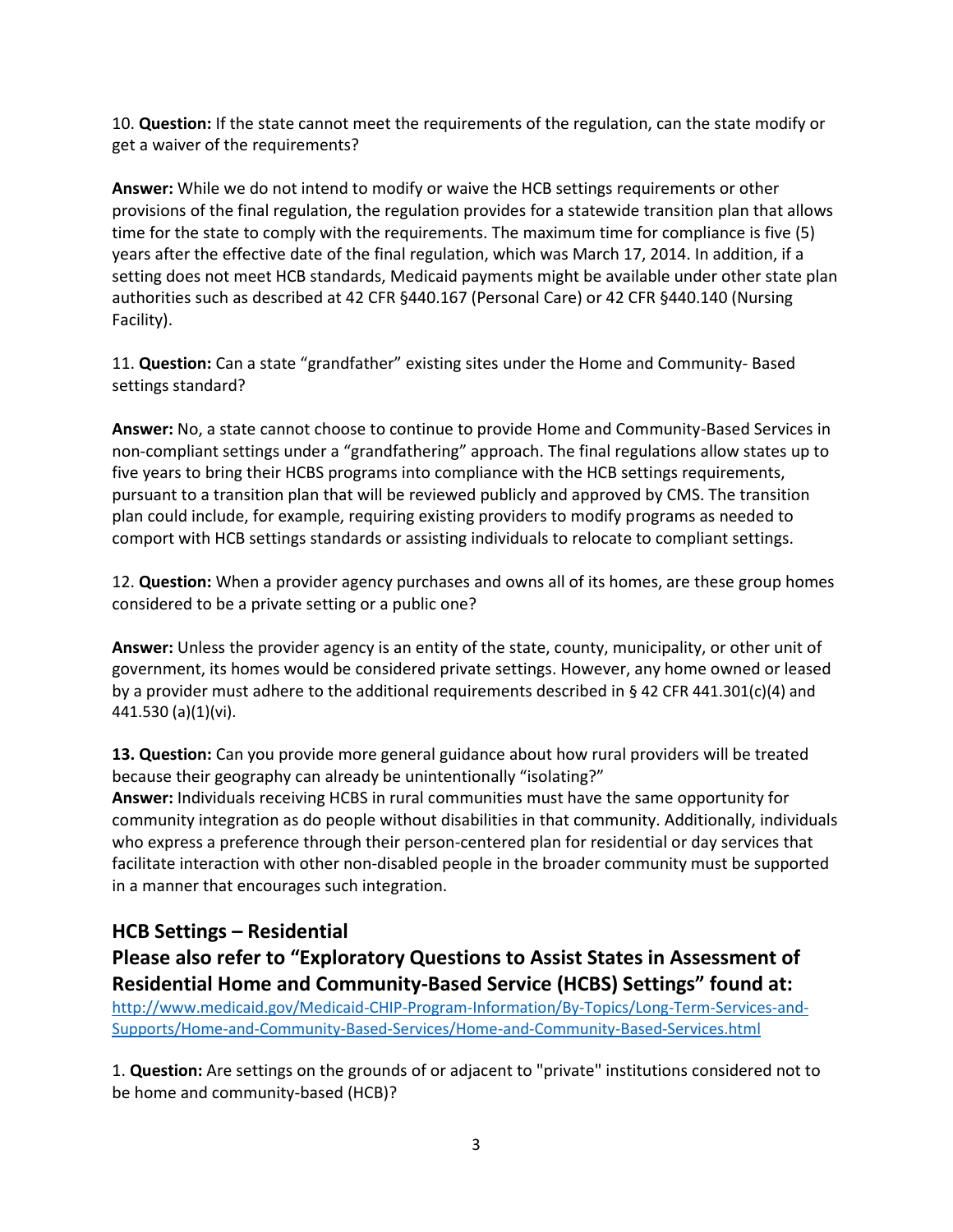**Answer:** It depends. Settings that are on the grounds of or adjacent to a private institution are not automatically presumed to have the characteristics of an institution. However, if the setting isolates the individual from the broader community or otherwise has the characteristics of an institution or fails to meet the characteristics of a home and community-based setting, the setting would not be considered to be compliant with the regulation. States will need to assure that these settings fully comply with the requirements of § 42 CFR section 441.301, 441.530 and 441.710 to qualify for Medicaid reimbursement under 1915(c), (i), or (k) as noted in the transition plan. A state's assessment of settings that isolate should be informed by the public comments received prior to submission of the transition plan. Also, states may elect to adopt more stringent settings characteristics that would not allow a setting to be on the grounds of a private institution. For further information on this topic, please refer to [http://www.medicaid.gov/Medicaid-CHIP-](http://www.medicaid.gov/Medicaid-CHIP-Program-Information/By-Topics/Long-Term-Services-and-Supports/Home-and-Community-Based-Services/Downloads/Settings-that-isolate.pdf)[Program-Information/By-Topics/Long-Term-Services-and-Supports/Home-and-Community-Based-](http://www.medicaid.gov/Medicaid-CHIP-Program-Information/By-Topics/Long-Term-Services-and-Supports/Home-and-Community-Based-Services/Downloads/Settings-that-isolate.pdf)[Services/Downloads/Settings-that-isolate.pdf.](http://www.medicaid.gov/Medicaid-CHIP-Program-Information/By-Topics/Long-Term-Services-and-Supports/Home-and-Community-Based-Services/Downloads/Settings-that-isolate.pdf)

2. **Question:** Must the individual be given a key to his or her bedroom door and be permitted to carry it outside the residence? What types of staff or caregivers would not be considered appropriate to have keys to an individual's bedroom?

**Answer:** Individuals should have access to their homes at all times unless appropriate limitations have been determined and justified in the person-centered plan consistent with § 42 CFR section 442.301(c)(4) and 441.530 (a)(1)(vi)(F) that outlines the process for modifying any of the condition's required for the individual's assessed need. The staff person(s) allowed to have keys to an individual's room should be determined by the provider and participant and should be documented in the person-centered plan. The provision of keys to anyone other than the residents of the setting should be limited to those individuals and circumstances identified and for the purposes described in the person-centered planning process.

3. **Question:** Does the term "living unit" mean that the individual should have a key to the residence as well as his or her bedroom?

**Answer:** Yes. It is expected that individuals would have keys to the residences in which they live. If there are circumstances that would prevent an individual from having a key to the residence, these should be discussed during the person-centered planning process and described and documented in the person-centered plan. If, as indicated in the person-centered plan, an individual will not have a key to the residence, the individual should still have full access to the residence and methods to make this possible should be included in the plan.

4. **Question:** How would an individual's choice of roommate be documented?

**Answer:** The individual's choice of roommate must be documented in the person-centered plan. The person-centered plan documents how choice was provided to and exercised by the individual. Conflicts should be addressed if they occur and mediation strategies should be available to address concerns.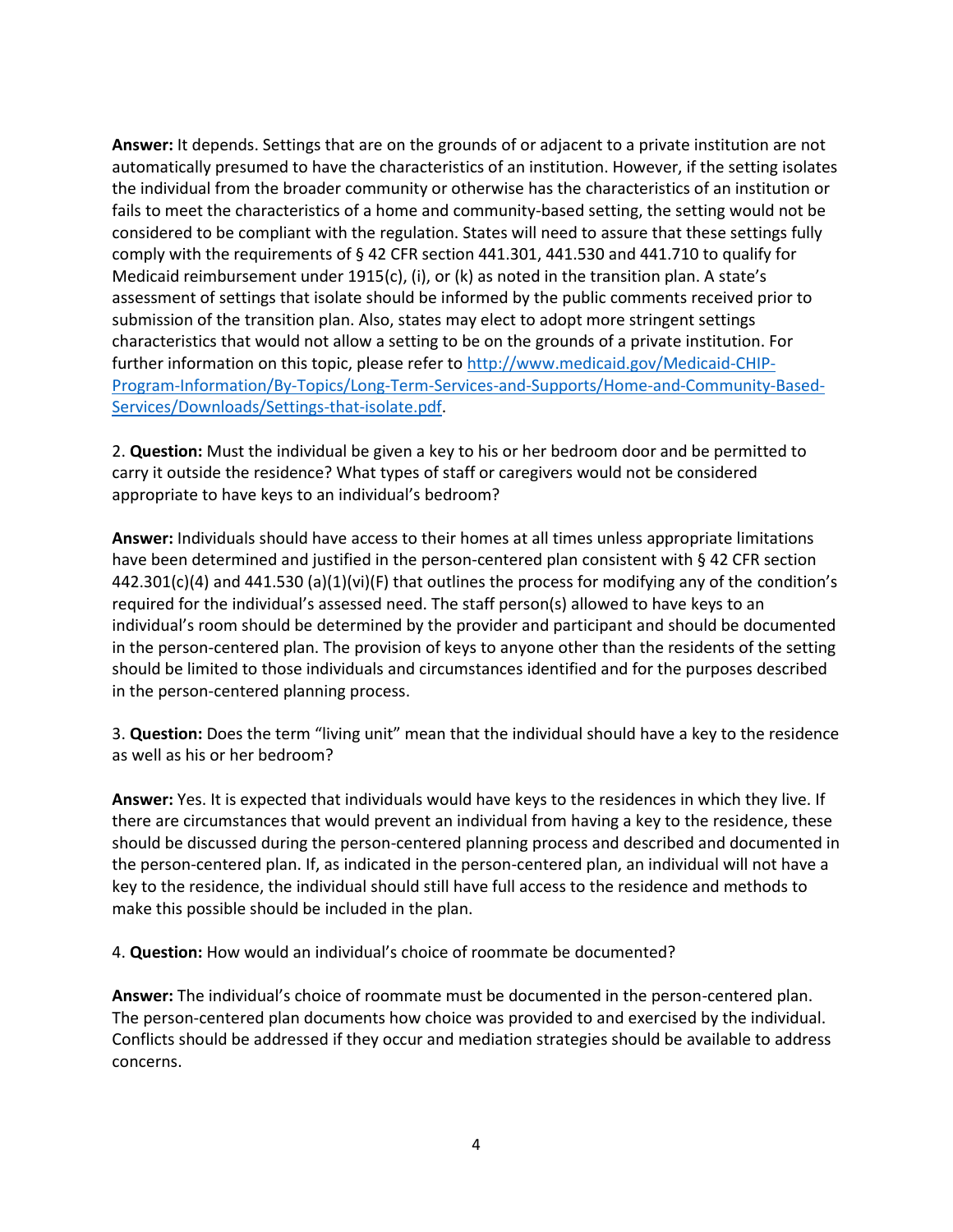5. **Question:** Do the Home and Community-Based (HCB) setting requirements address the number of individuals living in a residential HCB setting?

**Answer:** No. While size may impact the ability or likelihood of a setting to meet the HCB settings requirements, the regulation does not specify size. Even a very small residential setting may have policies that restrict individual access to things such as food and telephone use that would not be consistent with HCB requirements, while facilities that serve a larger number of individuals may have structured their system in a manner that comports with the qualities required. The HCBS rule defines the minimum qualities for a HCB setting as experienced by the individual; states may set a higher threshold for HCB settings than required by the regulation, including the option to establish size restrictions and limitations.

6. **Question:** What is the consequence if an individual receiving residential HCBS does not consent to a necessary modification of the conditions related to home and community-based settings required in a provider-owned and controlled setting (§ 42 CFR section  $441.301(4)(v)(A-F)$  such as restrictions to privacy in a sleeping or living unit or access to food? Can the individual be permitted to remain in the residential setting without the modification?

**Answer:** An individual must provide informed consent prior to a necessary modification of conditions related to home and community-based settings being implemented, and providers cannot modify these conditions without such consent. Any modification must be based on an individual's assessed need and directly proportional to that specific assessed need. The state and provider must use the person-centered planning process, and alternative strategies that allow the individual the fullest self-determination and independence. If an individual continues to reside in the setting without the necessary modification in place, the state is still responsible for assuring the individual's health and welfare and implementation of services consistent with the person-centered plan. The state would therefore need to determine if it could assure the health and welfare of the individual if he or she continues to reside in the setting without the modification. Additionally, there may be state laws that apply to the individual's rights under landlord/tenancy laws or residency agreements.

### **HCB Settings – Non-Residential**

**Please also refer to "Exploratory Questions to Assist States in Assessment of Non-Residential Home and Community-Based Service (HCBS) Settings" found at:**  [http://www.medicaid.gov/Medicaid-CHIP-Program-Information/By-Topics/Long-Term-Services-and-](http://www.medicaid.gov/Medicaid-CHIP-Program-Information/By-Topics/Long-Term-Services-and-Supports/Home-and-Community-Based-Services/Home-and-Community-Based-Services.html)[Supports/Home-and-Community-Based-Services/Home-and-Community-Based-Services.html](http://www.medicaid.gov/Medicaid-CHIP-Program-Information/By-Topics/Long-Term-Services-and-Supports/Home-and-Community-Based-Services/Home-and-Community-Based-Services.html)

1. **Question:** Are settings on the grounds of or adjacent to "private" institutions considered not to be home and community-based (HCB)?

**Answer:** It depends. Settings that are on the grounds of or adjacent to a private institution are not automatically presumed to have the characteristics of an institution. However, if the setting isolates the individual from the broader community or otherwise has the characteristics of an institution or fails to meet the characteristics of a home and community-based setting, the setting would not be considered to be compliant with the regulation. States will need to assure that these settings fully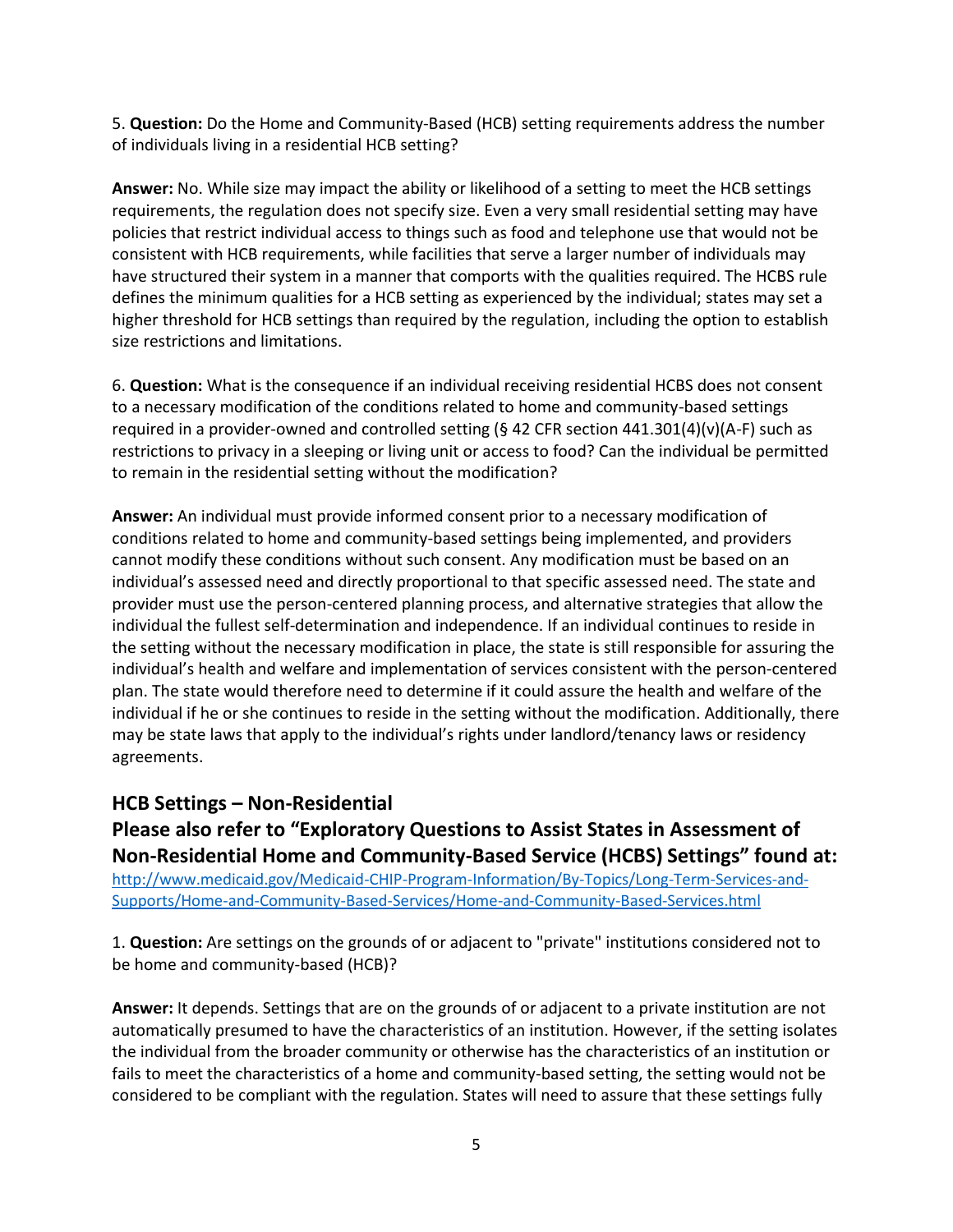comply with the requirements of 42 CFR section 441.301, 441.530 and 441.710 to qualify for Medicaid reimbursement under 1915(c), (i), or (k). A state's assessment of settings that isolate should be informed by the public comments received prior to submission of the transition plan. Also, states may elect to adopt more stringent settings characteristics that would not allow a setting to be on the grounds of a private institution. For further information on this topic, please refer to [http://www.medicaid.gov/Medicaid-CHIP-Program-Information/By-Topics/Long-Term-Services-and-](http://www.medicaid.gov/Medicaid-CHIP-Program-Information/By-Topics/Long-Term-Services-and-Supports/Home-and-Community-Based-Services/Downloads/Settings-that-isolate.pdf)[Supports/Home-and-Community-Based-Services/Downloads/Settings-that-isolate.pdf](http://www.medicaid.gov/Medicaid-CHIP-Program-Information/By-Topics/Long-Term-Services-and-Supports/Home-and-Community-Based-Services/Downloads/Settings-that-isolate.pdf)

2. **Question:** Could you direct me, please, to where I would look to find the necessary documentation requirements for providing staffing ratios for pre-vocational services in a sheltered workshop?

**Answer:** CMS does not determine staffing ratios for HCBS programs. States sometimes include these ratios in their license and/or regulation guidelines.

3. **Question:** Will CMS provide service-specific settings "definitions" to distinguish between settings that do and do not create barriers to the community?

**Answer:** CMS does not intend to issue service-specific guidance at this time; however, we will continue to respond to questions from stakeholders and offer technical assistance to states.

4. **Question:** Does the regulation prohibit facility-based or site-based settings?

**Answer:** No. The regulation requires that all settings, including facility- or site-based settings, must demonstrate the qualities of HCB settings, ensure the individual's experience is HCB and not institutional in nature, and does not isolate the individual from the broader community. In particular, if the setting is designed specifically for people with disabilities, and/or individuals in the setting are primarily or exclusively people with disabilities and on-site staff provides many services to them, the setting may be isolating unless the setting facilitates people going out into the broader community. We note, however, that states have flexibility in determining whether or when to offer HCBS in facility-based or site-based settings, as the regulation only establishes a floor for federal participation. Please see guidance on settings that isolate at: [http://www.medicaid.gov/Medicaid-](http://www.medicaid.gov/Medicaid-CHIP-Program-Information/By-Topics/Long-Term-Services-and-Supports/Home-and-Community-Based-Services/Home-and-Community-Based-Services.html)[CHIP-Program-Information/By-Topics/Long-Term-Services-and-Supports/Home-and-Community-](http://www.medicaid.gov/Medicaid-CHIP-Program-Information/By-Topics/Long-Term-Services-and-Supports/Home-and-Community-Based-Services/Home-and-Community-Based-Services.html)[Based-Services/Home-and-Community-Based-Services.html](http://www.medicaid.gov/Medicaid-CHIP-Program-Information/By-Topics/Long-Term-Services-and-Supports/Home-and-Community-Based-Services/Home-and-Community-Based-Services.html)

5. **Question:** Do the regulations prohibit individuals from receiving pre-vocational services in a facility-based setting such as a sheltered workshop?

**Answer:** No. The federal regulations require that all HCB settings must support full access of individuals receiving Medicaid HCBS to the greater community, including facilitating opportunities to seek employment in competitive settings, engage in community life, control personal resources, and receive services in the community to the same degree of access as individuals not receiving Medicaid HCBS. Therefore, a state could allow pre-vocational services delivered in facility-based settings that encourage interaction with the general public (for example, through interaction with customers in a retail setting). We note, however, that pre-vocational services may be furnished in a variety of locations in the community and are not limited to facility-based or site-based settings,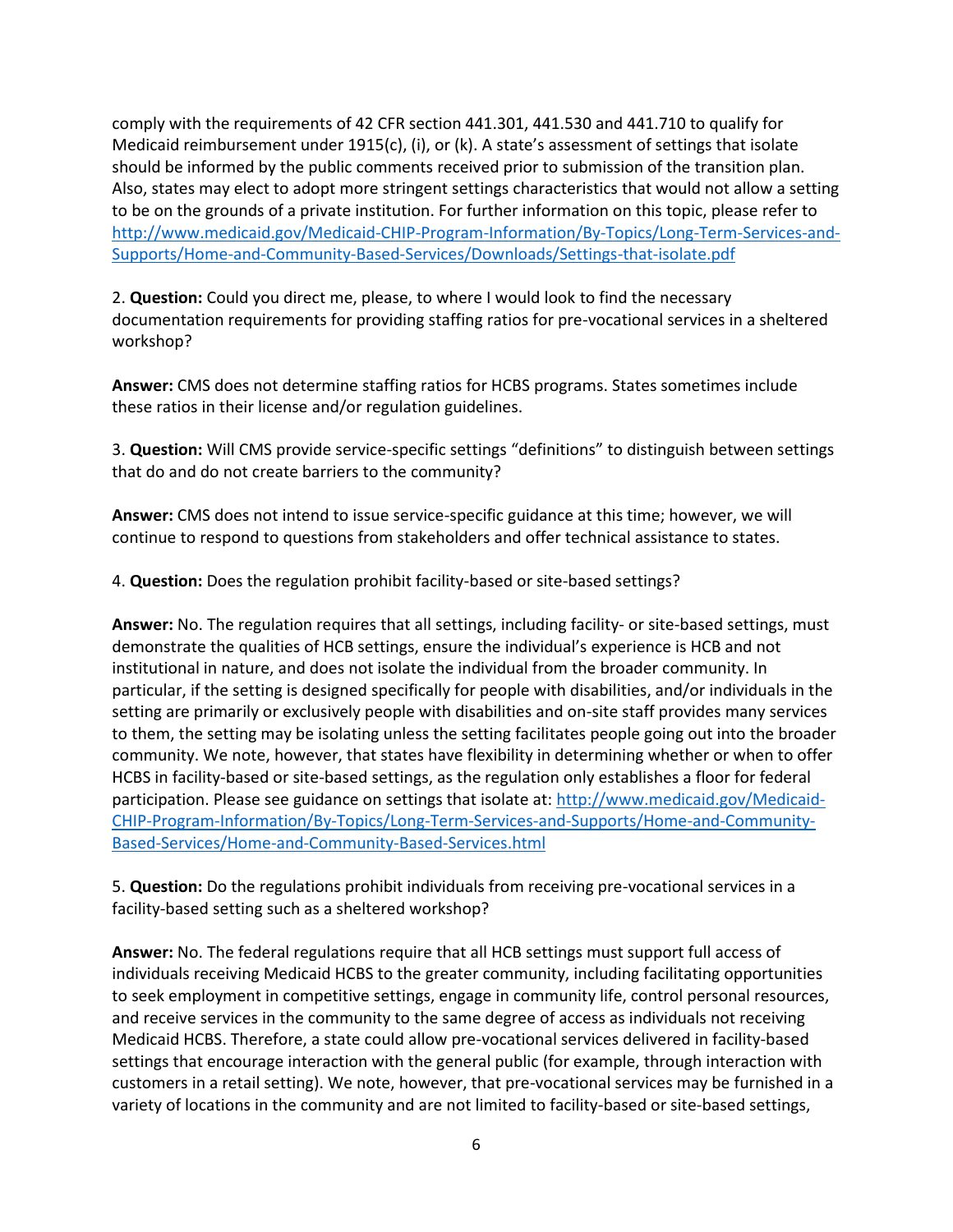and that states have flexibility in determining whether and when to use facility-based settings. All settings must have the characteristics of HCB settings, not be institutional in nature and not have the effect of isolating individuals from the broader community. Please see the CMS Informational Bulletin on Employment Services found at: http://www.medicaid.gov/federal-policyguidance/downloads/CIB-09-16-2011.pdf.

#### **6. Question:** Will CMS allow dementia-specific adult day care centers?

**Answer:** The HCBS regulations do not prohibit disability-specific settings; as with all settings in which HCBS are provided or in which individuals receiving HCBS reside, the setting must meet the requirements of the regulation, such as ensuring the setting chosen by the individual is integrated in and supports full access of individuals receiving Medicaid HCBS to, the greater community, that individual's rights of privacy, dignity and respect and freedom from coercion and restraint are respected, etc. Please note that states may adopt more stringent requirements for HCB settings, as the federal regulations only establish a floor. For further information please refer to "Exploratory Questions to Assist States in Assessment of Non-Residential Home and Community-Based Service (HCBS) Settings. [http://www.medicaid.gov/Medicaid-CHIP-Program-Information/By-Topics/Long-Term-](http://www.medicaid.gov/Medicaid-CHIP-Program-Information/By-Topics/Long-Term-Services-and-Supports/Home-and-Community-Based-Services/Home-and-Community-Based-Services.html)[Services-and-Supports/Home-and-Community-Based-Services/Home-and-Community-Based-](http://www.medicaid.gov/Medicaid-CHIP-Program-Information/By-Topics/Long-Term-Services-and-Supports/Home-and-Community-Based-Services/Home-and-Community-Based-Services.html)[Services.html](http://www.medicaid.gov/Medicaid-CHIP-Program-Information/By-Topics/Long-Term-Services-and-Supports/Home-and-Community-Based-Services/Home-and-Community-Based-Services.html)

**7. Question:** Can a day service that has both HCBS waiver participants and Intermediate Care Facility (ICF) residents provide Medicaid-covered HCBS in an Intermediate Care Facility for Individuals with Intellectual Disabilities (ICF/IID)?

**Answer:** If the service is rendered by the ICF/IID, it is institutional and cannot be covered by HCBS. If, however, the service is provided by a licensed day service operated separately from the ICF/IID but in the same building, it will be presumed to have institutional characteristics. If the state believes that the setting meets the HCB settings requirements and does not have the characteristics of an institution, the state can follow the process to provide evidence and demonstrate that the setting can or will comply with the HCB setting requirements of the regulations. Other parties can submit information to CMS regarding whether the setting has the qualities of HCB settings or of an institution. If the Secretary, through this heightened scrutiny, determines that the setting does comply with the HCB settings requirements and does not have the qualities of an institution, the service can be covered under the HCBS waiver. If the state does not submit evidence or a transition plan to bring the setting into compliance, the presumption stands and the state can claim for federal matching funds for services in those settings presumed not to be HCBS only for the period contained in the approved transition plan.

8. **Question:** Does the HCBS rule prohibit adult day care and day treatment services in a facility that is in a hospital or a nursing home?

**Answer:** Yes, unless the evidence submitted by the state demonstrates that the setting does have the qualities of a HCB setting and does not have the qualities of an institutional setting. Any HCB setting (residential or non-residential) located in the building of any public or private institution, or on the grounds of a public institution, is presumed to have the characteristics of an institution and therefore does not qualify as a home or community based setting. Note that if the setting is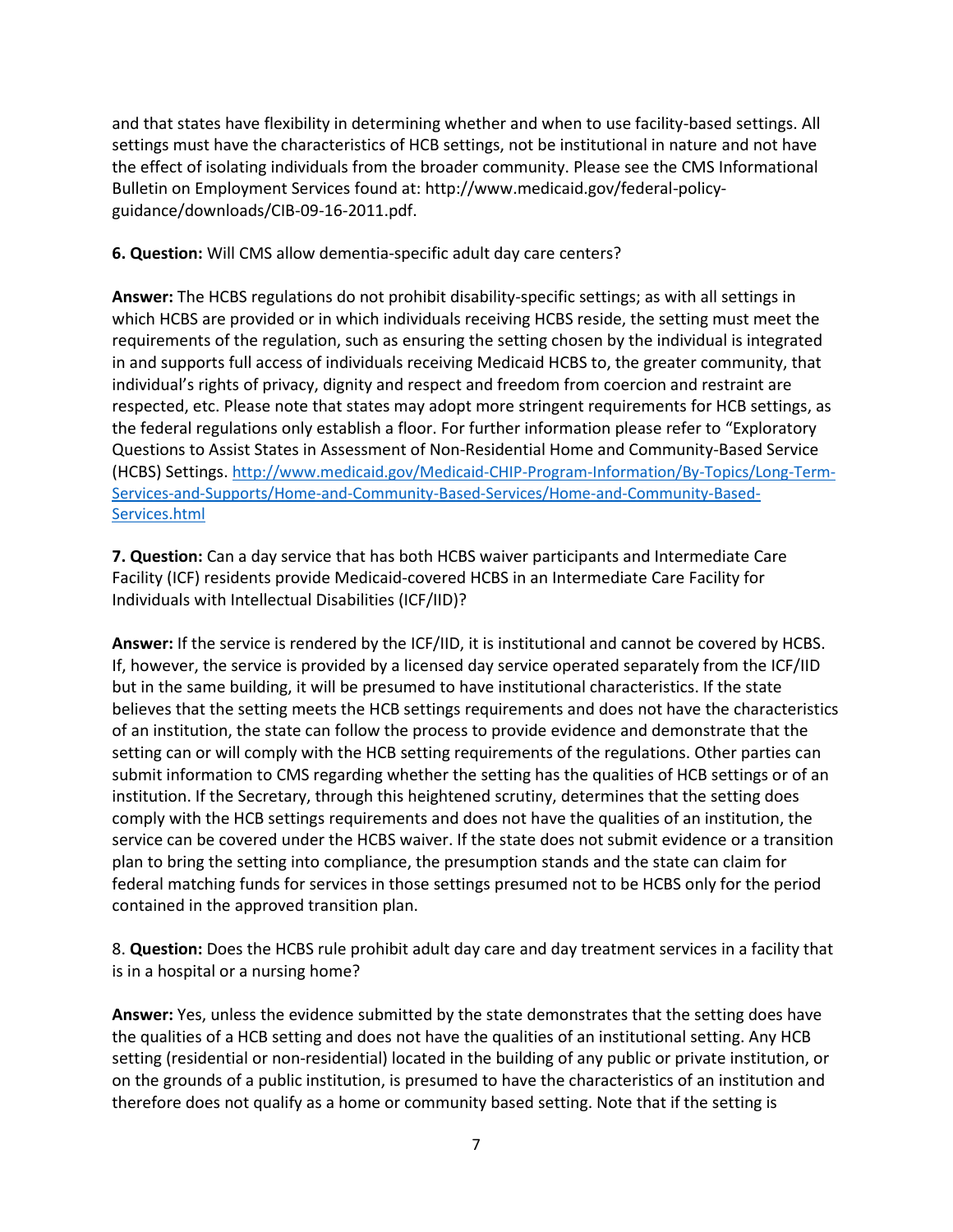presumed to not be home and community-based under the standards established in the regulation, but the state believes it has the qualities of home and community-based settings and not the qualities of an institution, the state can submit evidence of such, and CMS may determine that the setting is home and community based. If the state instead submits a transition plan to either bring such settings into compliance or transfer people to a setting that meets HCB settings requirements, the state may claim for federal matching funds during the approved transition period while implementing the plan. For further information on settings that isolate, please refer to [http://www.medicaid.gov/Medicaid-CHIP-Program-Information/By-Topics/Long-Term-Services-and-](http://www.medicaid.gov/Medicaid-CHIP-Program-Information/By-Topics/Long-Term-Services-and-Supports/Home-and-Community-Based-Services/Downloads/Settings-that-isolate.pdf)[Supports/Home-and-Community-Based-Services/Downloads/Settings-that-isolate.pdf.](http://www.medicaid.gov/Medicaid-CHIP-Program-Information/By-Topics/Long-Term-Services-and-Supports/Home-and-Community-Based-Services/Downloads/Settings-that-isolate.pdf)

**9. Question:** If a state determines that a current HCB setting is not compliant with the new regulation, does it have to stop providing services in that setting immediately?

**Answer:** No. If a state determines that HCBS are currently being provided in settings that do not provide opportunities for participants to seek employment and work in competitive settings, engage in community life, control personal resources, and access the community to the same degree of access as individuals not receiving Medicaid HCBS, or if individuals receiving HCBS are not residing in settings that meet the HCB settings requirements, the state has until March 2019 to bring its HCBS programs into compliance with the rule, consistent with its State Transition Plan. States can claim for federal matching funds for these services during the transition period.

## **HCB Settings–Restrictions**

1.**Question:** Does the right to freedom from restraint prohibit locked doors or doors with alarms for individuals who are incapable of protecting themselves unsupervised in the community and/or who have documented histories of wandering?

**Answer**: In a provider-owned or controlled residential setting, states must ensure that any necessary modification of the requirements specifying the rights of individuals receiving services is based on individually assessed need and justified and documented in the person-centered plan as described in§ 42 CFRsection441.301(c)(4)( vi)(F). In other settings, the individual must be afforded the rights of privacy, dignity and respect, and freedom from coercion and restraint. The personcentered service plan must reflect risk factors and measures in place to minimize them, including individualized back-up plans and strategies.

2. **Question:** What, if any, restrictions on an individual's choice of roommates, visitors or with whom to interact (e.g., when there is documented history of abuse or exploitation by another individual) are permissible?

**Answer:** An individual's rights, including but not limited to roommates, visitors, or with whom to interact, must be addressed as part of the person-centered planning process and documented in the person-centered plan. Any restrictions on individual choice must be focused on the health and welfare of the individual and the consideration of risk mitigation strategies. The restriction, if it is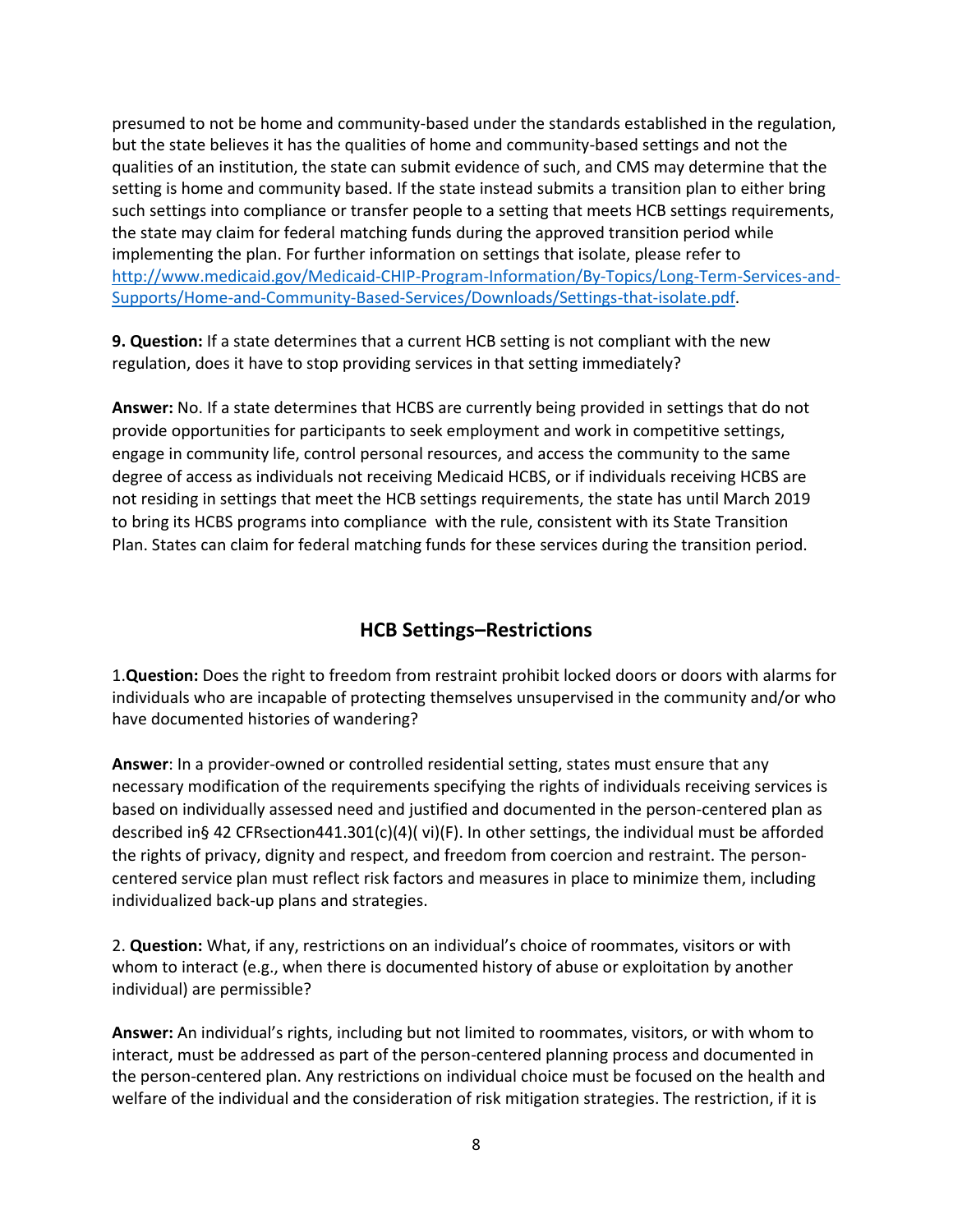determined necessary and appropriate in accordance with the specifications in the rule, must be documented in the person-centered plan, and the individual must provide informed consent for the restriction.

3. **Question:** During the person-centered process, what is the measure of whether a past intervention or method has or has not worked to meet an individual's assessed needs? Must strategies have been tried over a certain period of time? Must there be a certain number of incidents to demonstrate that the intervention or method did not meet the individual's assessed need?

**Answer:** CMS has not established a uniform federal standard for measuring the effectiveness of past interventions. Each individual is unique, so considerations for each individual's personcentered plan will be different, including the appropriate use of interventions. The person-centered planning team must consider what is a reasonable amount of time (e.g., week, month) to evaluate the effectiveness of an intervention, based on the individual circumstances, as well as weigh the risk, success and amount of time given for a response. Data related to the utilization of positive interventions and supports, as well as less intrusive methods of addressing the need, must be collected and documented prior to making or amending any modification. The person-centered planning team may need assistance from specific experts, such as a behaviorist or behavior specialist, to aid in the person-centered planning process (e.g., behavior analysis, crisis intervention plan). These considerations should be documented in the person-centered plan to support the determination of an intervention's effectiveness. A modification must be reviewed on a regular basis and should never become a "standing order" without time limitations. In addition, the personcentered plan must be finalized and agreed to in writing, based on the informed consent of the individual. It is therefore vital to include the individual in this process, solicit the individual's view of the benefits or success of an intervention and consider together an appropriate course of action.

4. **Question:** During the person-centered planning process, may the effectiveness of prior positive interventions and less intrusive methods for meeting assessed needs be considered from previous settings in order to develop the individual's service plan, or must the methods have been tried and have failed in the current setting?

**Answer:** Clear documentation of past interventions and positive reinforcement may be used initially at the time of an individual's transition from one setting to another. The new setting itself might make a significant difference as to whether restriction that might have been in place in a prior setting are necessary. If a person moves between settings (e.g., from a large residential setting into a small apartment or group home), the individual's response to the modification currently being used or even the new setting without the modification may or may not be comparable. The personcentered planning team must convene to amend the individual's plan, considering the context of the new setting, and not assume that modifications made in a prior setting necessarily apply but rather evaluate to see if they do. These types of considerations facilitate discussion on what is reasonable for an individual and must be reflected and agreed to in writing by the individual, in the person-centered plan.

5. **Question:** How will settings that are not hospitals, nursing facilities, intermediate care facilities for individuals with intellectual disabilities, or institutes for mental disease be deemed to have "the